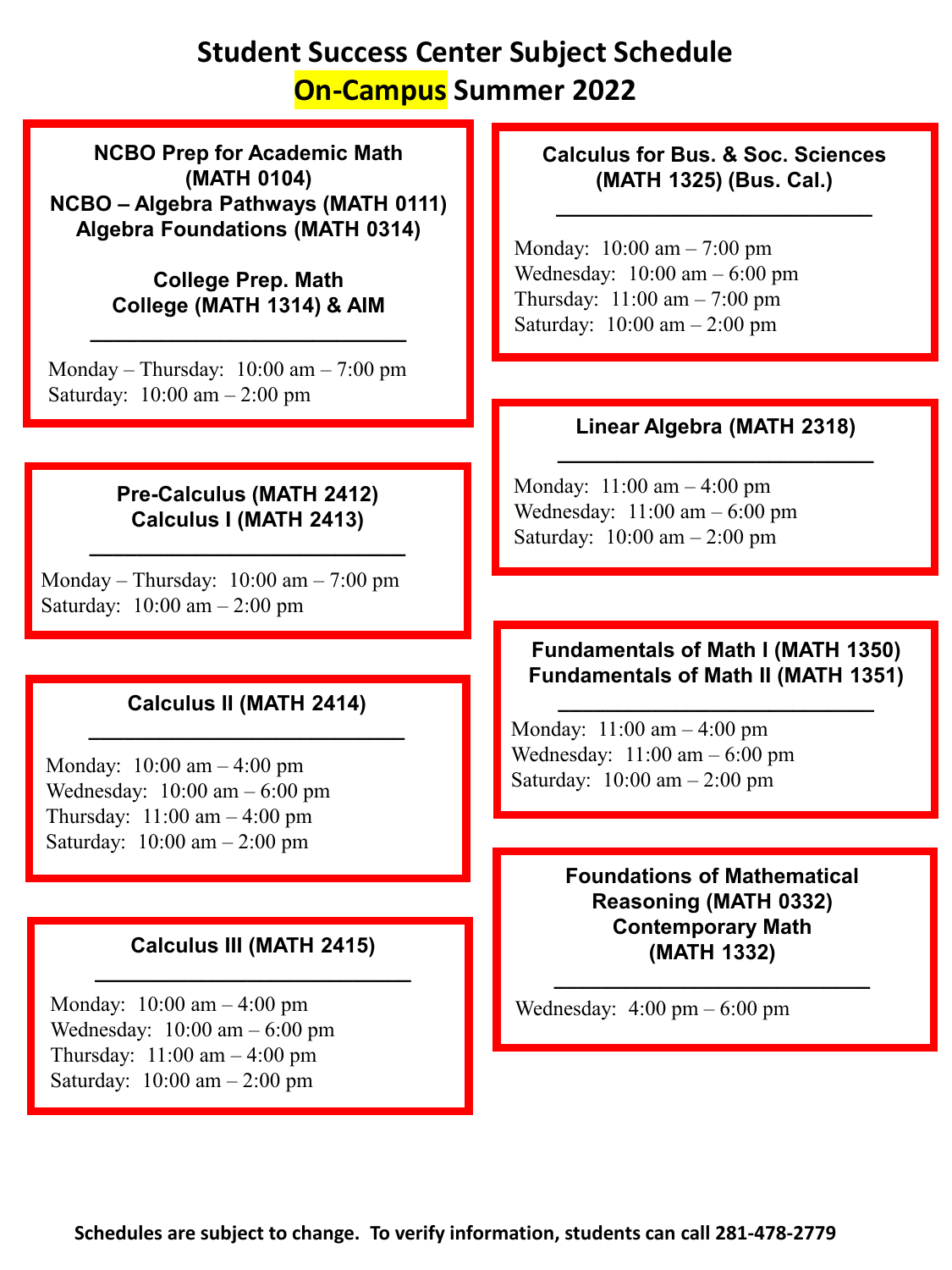# **Student Success Center Subject Schedule On-Campus Summer 2022**

#### **Differential Equations (MATH 2320) \_\_\_\_\_\_\_\_\_\_\_\_\_\_\_\_\_\_\_\_\_\_\_\_\_\_\_**

Monday: 11:00 am – 7:00 pm Tuesday: 11:00 am – 4:00 pm Wednesday: 10:00 am – 7:00 pm Thursday: 10:00 am – 5:00 pm Saturday: 10:00 am – 2:00 pm

**Foundations in Business & Social Sciences (MATH 0324) Math for Business and Social Science/Finite (MATH 1324)**

**\_\_\_\_\_\_\_\_\_\_\_\_\_\_\_\_\_\_\_\_\_\_\_\_\_\_\_**

Monday: 11:00 am – 7:00 pm Wednesday: 10:00 am – 6:00 pm Thursday: 10:00 am – 7:00 pm Saturday: 10:00 am – 2:00 pm

#### **College Physics I (PHYS 1301) & University Physics I (PHYS 2325)**

**\_\_\_\_\_\_\_\_\_\_\_\_\_\_\_\_\_\_\_\_\_\_\_\_\_\_\_**

Monday: 10:00 am – 7:00 pm Tuesday & Thursday:  $11:00 \text{ am} - 7:00 \text{ pm}$ Wednesday: 10:00 am – 6:00 pm Saturday: 10:00 am – 2:00 pm

#### **College Physics II (PHYS 1302) University Physics II (PHYS 2326)**

**\_\_\_\_\_\_\_\_\_\_\_\_\_\_\_\_\_\_\_\_\_\_\_\_\_\_\_**

Monday: 10:00 am – 4:00 pm Tuesday: 1:00 pm – 7:00 pm Wednesday: 10:00 am – 6:00 pm Thursday: 11:00 am – 7:00 pm Saturday: 10:00 am – 2:00 pm

### **Intro to Chemistry (CHEM 1305) General Chemistry I (CHEM 1311)**

**\_\_\_\_\_\_\_\_\_\_\_\_\_\_\_\_\_\_\_\_\_\_\_\_\_\_\_**

Monday & Wednesday: 10:00 am – 3:00 pm Tuesday: 1:00 pm – 7:00 pm Thursday: 10:00 am – 7:00 pm Saturday: 10:00 am – 2:00 pm

#### **General Chemistry II (CHEM 1312) \_\_\_\_\_\_\_\_\_\_\_\_\_\_\_\_\_\_\_\_\_\_\_\_\_\_\_**

Monday & Wednesday: 10:00 am – 7:00 pm Tuesday & Thursday:  $11:00 \text{ am} - 4:00 \text{ pm}$ 

### **Applied Physics (SCIT 1418)**

**\_\_\_\_\_\_\_\_\_\_\_\_\_\_\_\_\_\_\_\_\_\_\_\_\_\_\_**

Monday & Wednesday: 11:00 am – 4:00 pm Saturday: 10:00 am – 2:00 pm

#### **Composition I & 2 (ENGL 1301 & 1302) and Writing INRW & GUST**

**\_\_\_\_\_\_\_\_\_\_\_\_\_\_\_\_\_\_\_\_\_\_\_\_\_\_\_**

Monday & Tuesday: 2:00 pm – 7:00 pm Wednesday: 10:00 am – 7:00 pm Thursday: 11:00 am – 7:00 pm Saturday: 10:00 am – 2:00 pm